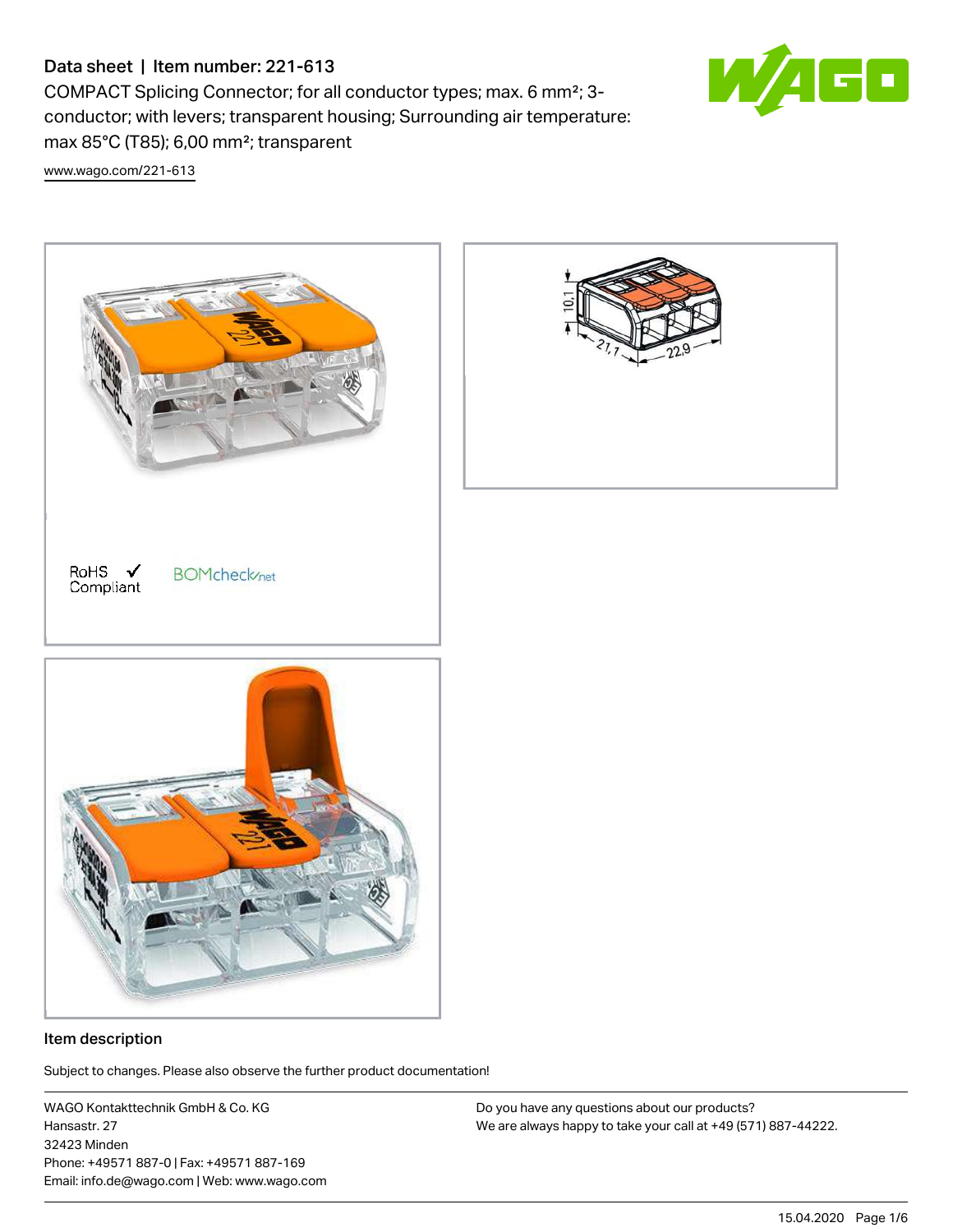[www.wago.com/221-613](http://www.wago.com/221-613)

#### Your Benefits:

- $\blacksquare$ Ease of use – pull the lever up, insert a conductor and push the lever back down
- П Available as 2-, 3- and 5-wire connectors
- $\blacksquare$ Easily terminate conductors from 0.5 to 6 mm²
- П Connection of all conductor types
- П Time savings for installers and device manufacturers
- П Quickly install devices with higher levels of power consumption
- П Safely install long cable runs with larger conductor cross sections
- П Mounting carrier for installation conforms to standards
- $\blacksquare$ Custom carriers are possible

#### Safety information 1:

in grounded power lines

### Data Electrical data

#### Ratings per IEC/EN 60664-1

| Ratings per                    | EN 60664                                                            |
|--------------------------------|---------------------------------------------------------------------|
| Rated voltage (II / 2)         | 450 V                                                               |
| Rated impulse voltage (II / 2) | 4 kV                                                                |
| Rated current                  | 41 A                                                                |
| Legend (ratings)               | $(   / 2)$ $\triangle$ Overvoltage category II / Pollution degree 2 |

## Approvals per UL 1059

| Rated voltage UL (Use Group C) | 600 V   |
|--------------------------------|---------|
| Rated current UL (Use Group C) | 30 A    |
| Approvals per                  | UL 486C |

#### Connection data

| Connection technology           | CAGE CLAMP <sup>®</sup>             |
|---------------------------------|-------------------------------------|
| Actuation type                  | Lever                               |
| Connectable conductor materials | Copper                              |
| Nominal cross section           | $6 \text{ mm}^2$                    |
| Solid conductor                 | $0.56$ mm <sup>2</sup> / 20  10 AWG |
| Stranded conductor              | $0.56$ mm <sup>2</sup> / 20  10 AWG |

Subject to changes. Please also observe the further product documentation!

WAGO Kontakttechnik GmbH & Co. KG Hansastr. 27 32423 Minden Phone: +49571 887-0 | Fax: +49571 887-169 Email: info.de@wago.com | Web: www.wago.com

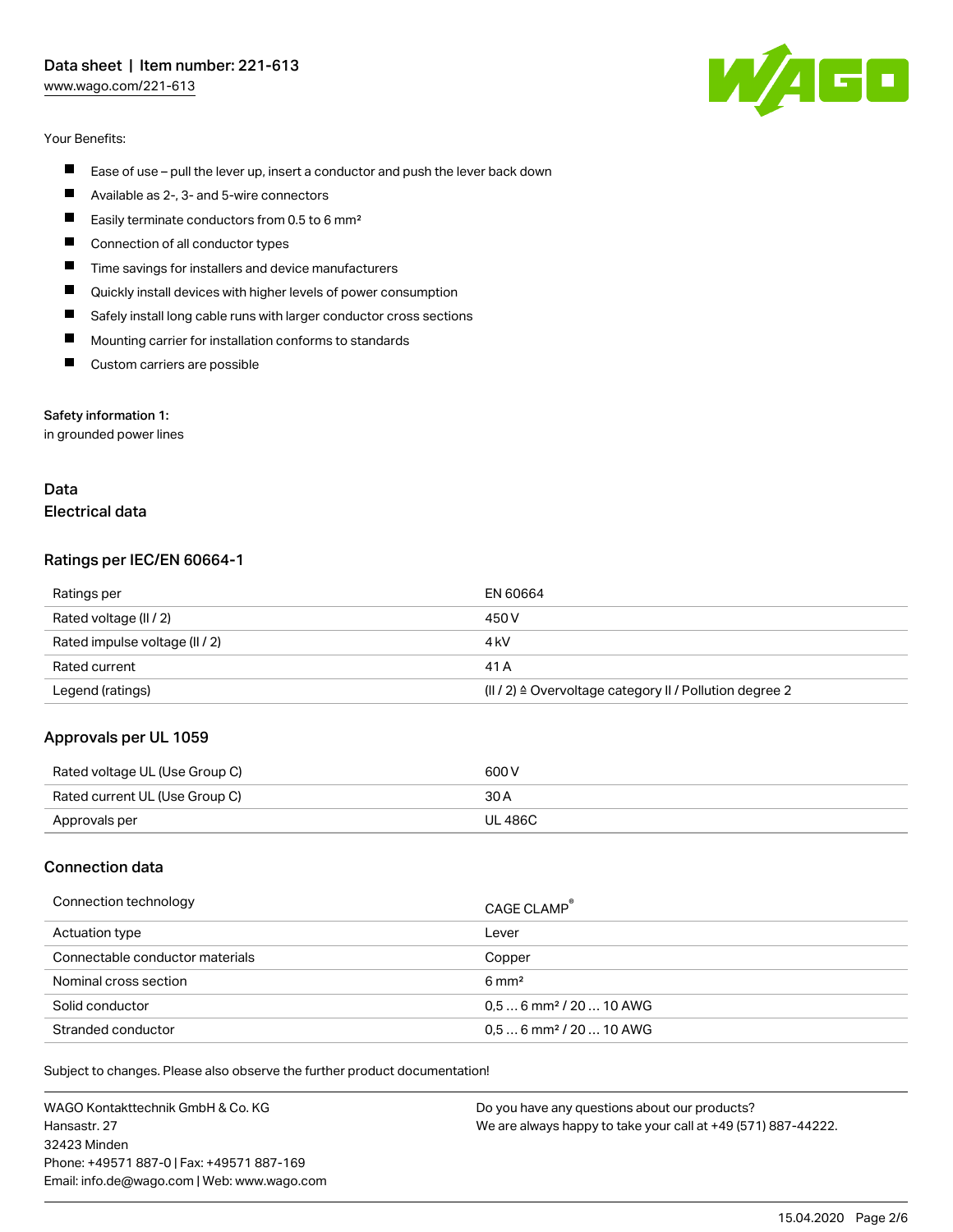[www.wago.com/221-613](http://www.wago.com/221-613)



| Fine-stranded conductor           | $0.56$ mm <sup>2</sup> / 20  10 AWG |
|-----------------------------------|-------------------------------------|
| Strip length                      | 12  14 mm / 0.47  0.55 inch         |
| Total number of connection points |                                     |
| Total number of potentials        |                                     |
| Type of wiring                    | Side-entry wiring                   |

### Geometrical Data

| Width  | 22.9 mm / 0.902 inch |
|--------|----------------------|
| Height | 10,1 mm / 0.398 inch |
| Depth  | 21,1 mm / 0.831 inch |

#### Material Data

| Color                       | transparent |
|-----------------------------|-------------|
| Flammability class per UL94 |             |
| Weight                      | 4 Q         |

### Environmental Requirements

| Surrounding air (operating) temperature | 85 °C  |
|-----------------------------------------|--------|
| Continuous operating temperature        | 105 °C |
| T-Marking per EN 60998                  | T85    |

## Commercial data

| Packaging type     | BOX           |
|--------------------|---------------|
| Country of origin  | CН            |
| <b>GTIN</b>        | 4055143715416 |
| Customs Tariff No. | 85369010000   |

### Approvals / Certificates

#### Country specific Approvals

|      |                          |                                 | Certificate |
|------|--------------------------|---------------------------------|-------------|
| Logo | Approval                 | <b>Additional Approval Text</b> | name        |
|      | <b>KEMA/KEUR</b>         | EN 60998                        | 71-         |
| KEMA | DEKRA Certification B.V. |                                 | 105677      |

#### Ship Approvals

Certificate

Subject to changes. Please also observe the further product documentation!

WAGO Kontakttechnik GmbH & Co. KG Hansastr. 27 32423 Minden Phone: +49571 887-0 | Fax: +49571 887-169 Email: info.de@wago.com | Web: www.wago.com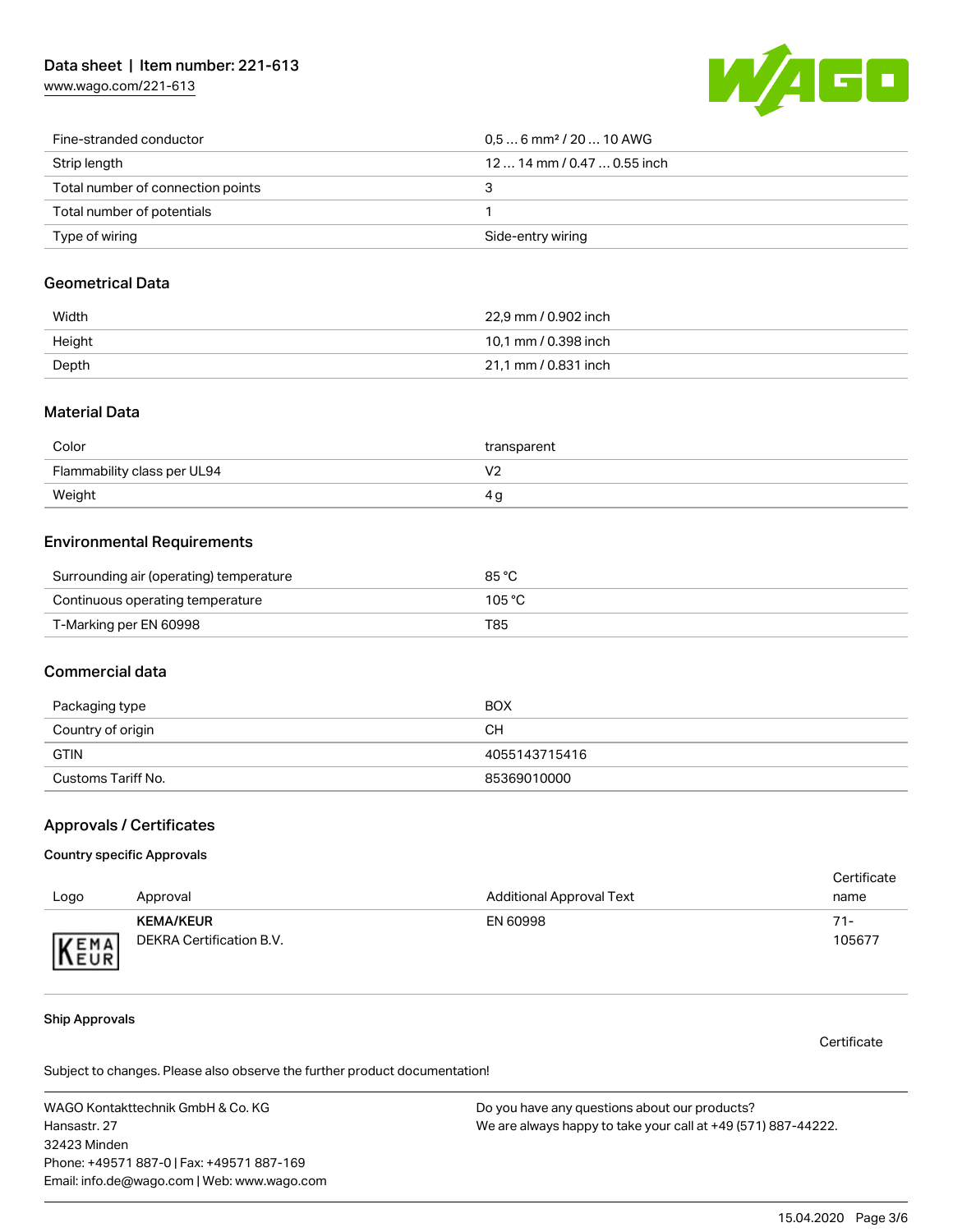[www.wago.com/221-613](http://www.wago.com/221-613)



| Logo                                            | Approval                                                | <b>Additional Approval Text</b> | name                               |
|-------------------------------------------------|---------------------------------------------------------|---------------------------------|------------------------------------|
| ABS                                             | <b>ABS</b><br>American Bureau of Shipping               | EN 60998                        | $18 -$<br>HG1755093-<br><b>PDA</b> |
| aOVED <sub>4</sub><br><b>DNV-GL</b><br>MARITIME | <b>DNV GL</b><br>Det Norske Veritas, Germanischer Lloyd | EN 60998                        | TAE000015T                         |
|                                                 | LR<br>Lloyds Register                                   | EN 60998                        | 04/20013<br>(E8)                   |
| <b>UL-Approvals</b>                             |                                                         |                                 |                                    |
| Logo                                            | Approval                                                | <b>Additional Approval Text</b> | Certificate<br>name                |
| LISTED<br>GROUNDING EQUIP<br>60CA               | UL<br>Underwriters Laboratories Inc.                    | <b>UL 467</b>                   | E201573                            |
| ‹(Ս․)ս<br>LISTED<br>WIRE CONNECTOR<br>667F      | UL<br>Underwriters Laboratories Inc.                    | <b>UL 486C</b>                  | E69654                             |

## Counterpart

## Compatible products

#### Mounting adapter

| e arajar<br>Saman | Item no.: 221-510<br>Mounting carrier; 221 Series - 6 mm <sup>2</sup> ; for DIN-35 rail mounting/screw mounting; orange                   | www.wago.com/221-510                 |
|-------------------|-------------------------------------------------------------------------------------------------------------------------------------------|--------------------------------------|
|                   | Item no.: 221-510/000-006<br>Mounting carrier; 221 Series - 6 mm <sup>2</sup> ; for DIN-35 rail mounting/screw mounting; blue             | www.wago.com/221-510<br>/000-006     |
|                   | Item no.: 221-510/000-053<br>Mounting carrier; 221 Series - 6 mm <sup>2</sup> ; for DIN-35 rail mounting/screw mounting; dark gray-yellow | www.wago.com/221-510<br>$/000 - 053$ |

.<br>Subject to changes. Please also observe the further product documentation!

WAGO Kontakttechnik GmbH & Co. KG Hansastr. 27 32423 Minden Phone: +49571 887-0 | Fax: +49571 887-169 Email: info.de@wago.com | Web: www.wago.com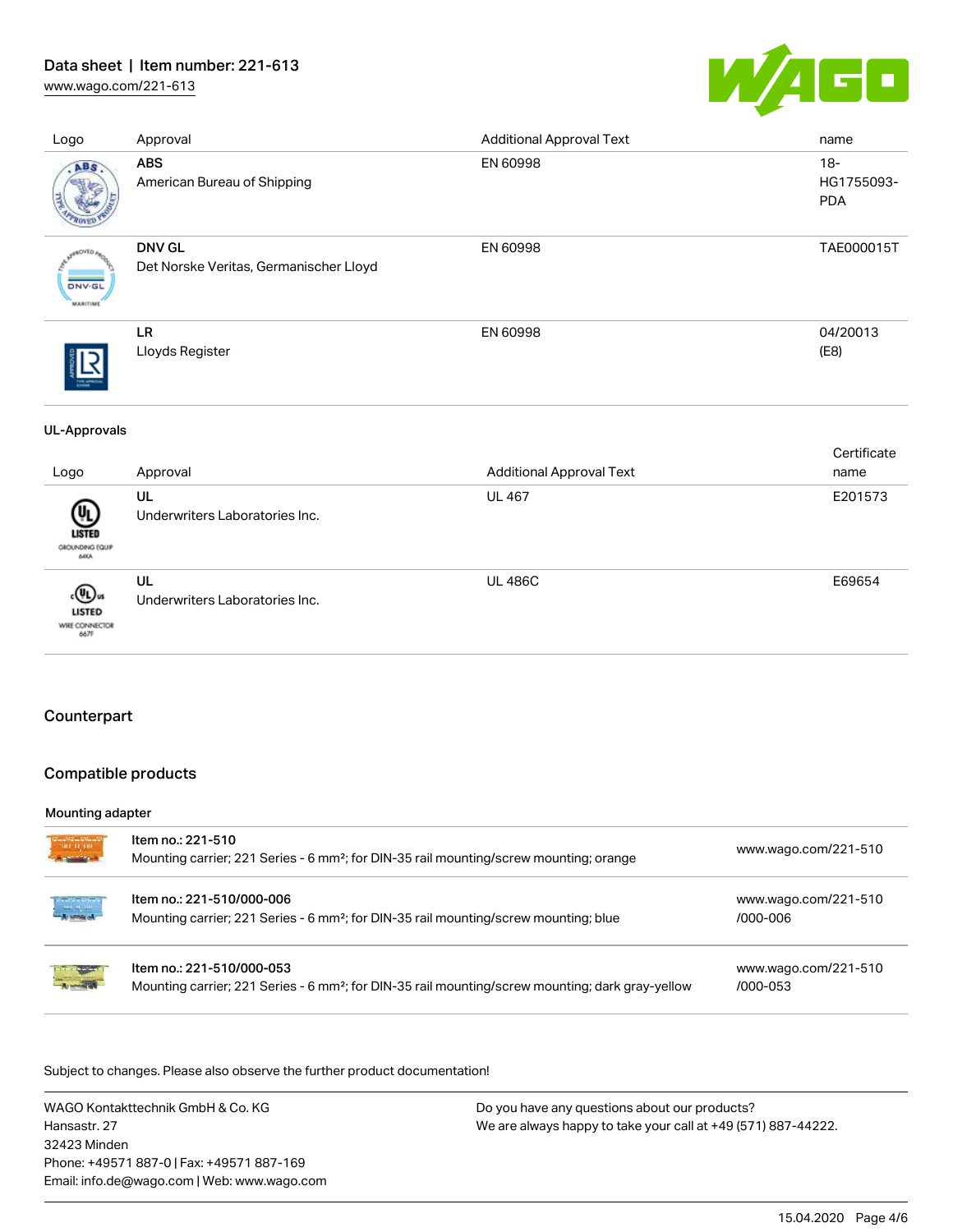## **Downloads** Documentation



Bid Text



| 221-613                       | Feb 19, 2019 | xml              | Download |
|-------------------------------|--------------|------------------|----------|
| GAEB X81 - Datei              |              | 3.6 kB           |          |
| 221-613                       | Jan 23, 2019 | docx             | Download |
| GAEB docx - Datei             |              | 15.4 kB          |          |
| <b>Additional Information</b> |              |                  |          |
| Technical explanations        | Apr 3, 2019  | pdf              | Download |
|                               |              | $2.1 \text{ MB}$ |          |

# CAD/CAE-Data

CAD data

| 2D/3D Models 221-613 | URL | Download |
|----------------------|-----|----------|

# Installation Notes

#### Conductor termination



Strip conductor to 11 mm (0.43 inch).

Termination: Lift the lever to open the Then, lower the lever to close the clamp. clamping unit and insert a stripped conductor.

#### Application

Subject to changes. Please also observe the further product documentation!

WAGO Kontakttechnik GmbH & Co. KG Hansastr. 27 32423 Minden Phone: +49571 887-0 | Fax: +49571 887-169 Email: info.de@wago.com | Web: www.wago.com